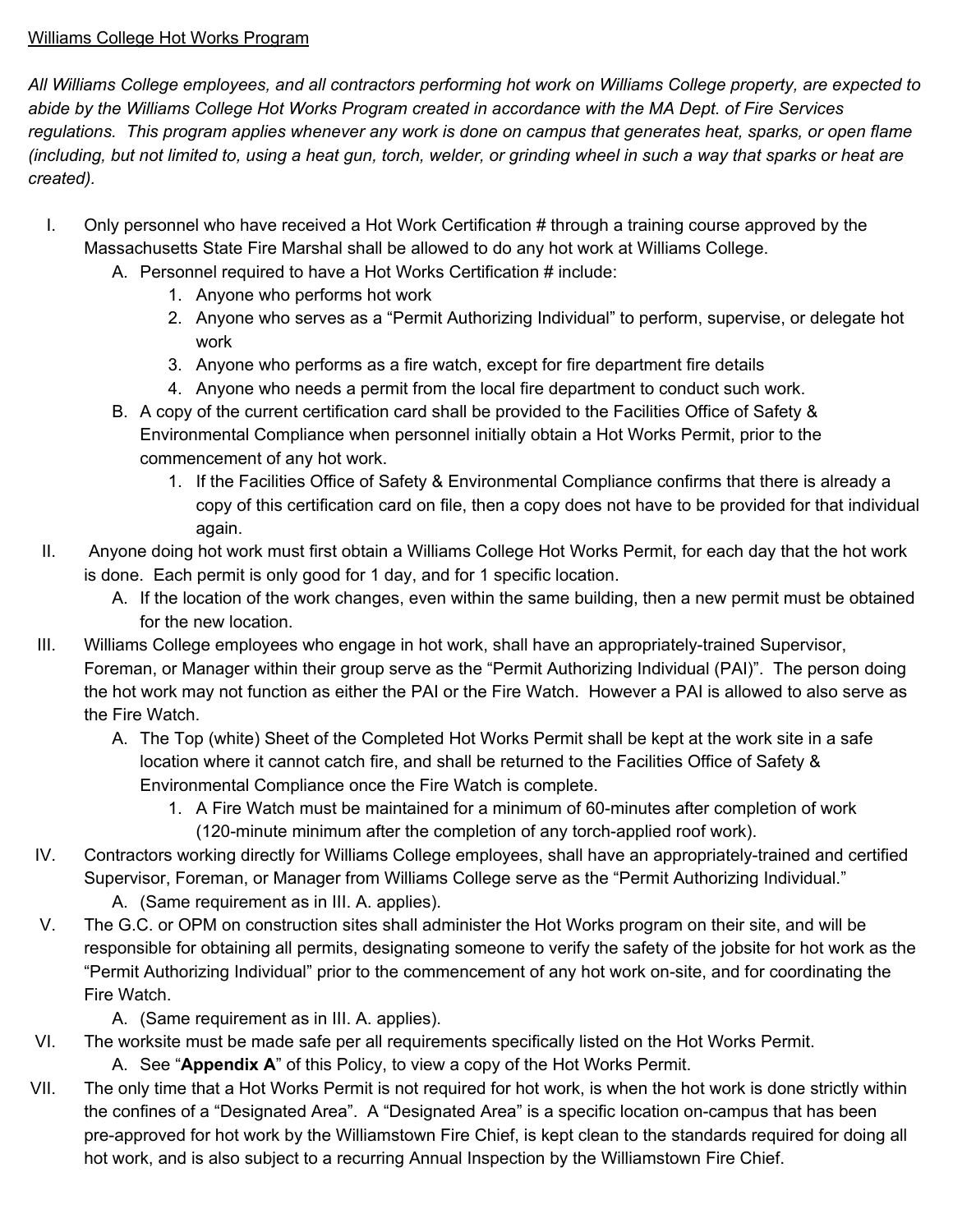- A. A list of the Designated Areas at Williams College is kept on-file within the Facilities Office of Safety & Environmental Compliance.
- VIII. A Hot Works Permit must also be obtained from the Williamstown Fire Department (located at 34 Water Street) for each project that has been issued a building permit, prior to the commencement of hot work. Consult with the Williamstown Fire Chief for details on the duration of their Permit, and the associated Fee.
	- A. The Facilities Office of Safety & Environmental Compliance must be given a copy of the permit from the Williamstown Fire Department.
	- B. Hot Works permits will not be issued from the Facilities S&EC office, until a copy of the Hot Works Permit from the Fire Department is on file in the Facilities S&EC office.
	- IX. Any work done outside using a heat source for paint removal, roof repairs, etc. requires a hot work permit from the Williamstown Fire Department, in conjunction with the College hot works permit.
		- A. The Facilities Office of Safety and Environmental Compliance will assist with securing any such hot work permits, provided sufficient prior notification from the contractor(s) involved.